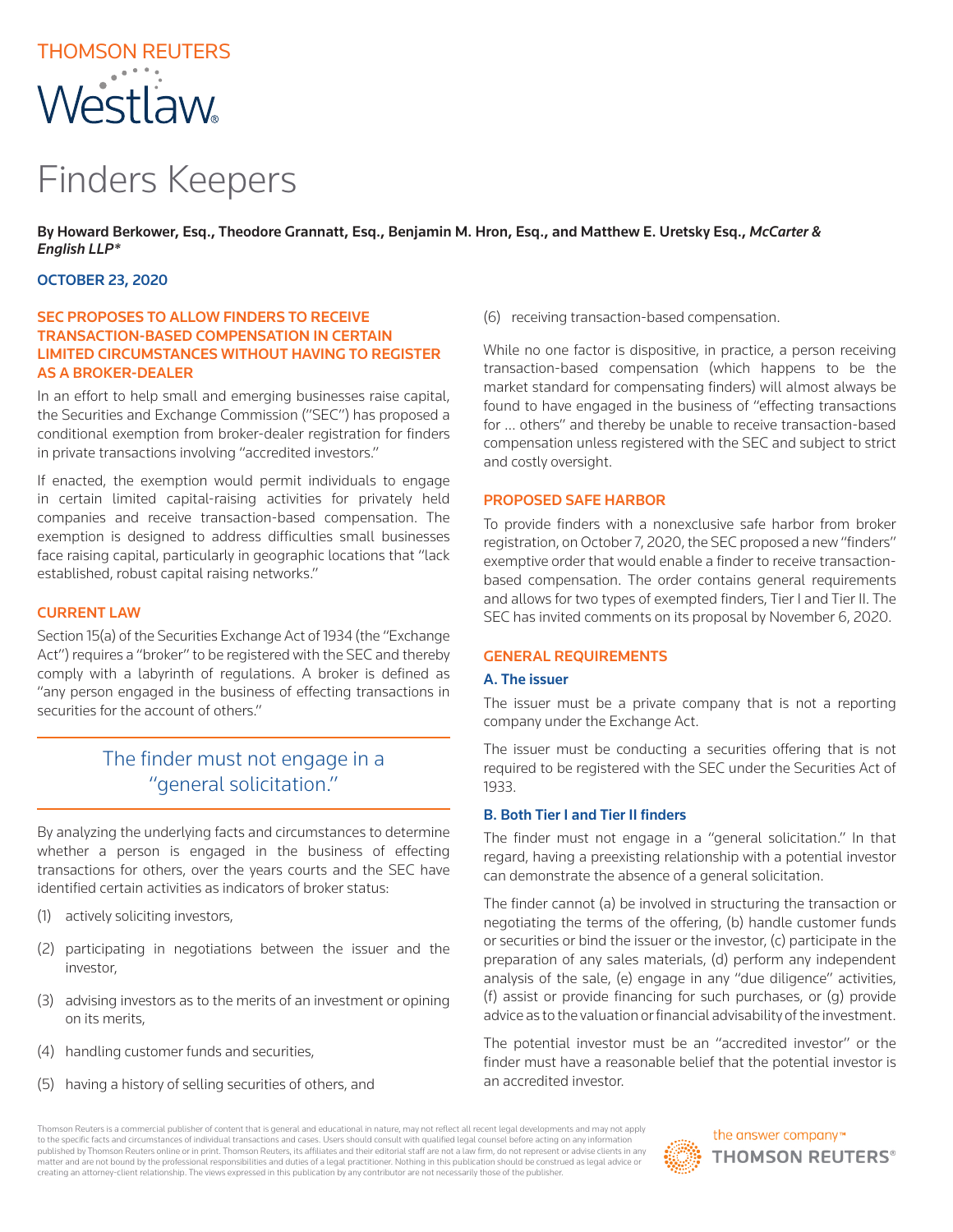The finder must provide services pursuant to a written agreement with the issuer that includes a description of the services to be provided and the related compensation.

# A Tier II finder would be prohibited from providing advice as to the valuation or financial advisability of the proposed investment.

The finder must not be associated with a broker-dealer or otherwise prohibited from participating in a securities offering.

# Tier I

A Tier I finder would be permitted only to provide an issuer with contact information of potential investors in connection with a single capital-raising transaction by a single issuer in a 12-month period. A Tier I finder cannot have any direct contact with potential investors about the issuer or the contemplated capital raise.

# Tier II

A Tier II finder would be permitted to engage in additional solicitation-related activities on behalf of any issuer, such as (a) identifying, screening and contacting potential investors, (b) distributing issuer offering materials to potential investors, (c) discussing issuer information including in offering materials, and (d) arranging or participating in meetings with the issuer and potential investors.

A Tier II finder would be prohibited from providing advice as to the valuation or financial advisability of the proposed investment. Significantly, unlike Tier I finders, a Tier II finder would not be subject to any frequency or time limitations.

A Tier II finder must disclose to a potential investor, no later than the time of the solicitation,

- (1) the name of the finder and the issuer,
- (2) a description of the relationship between the finder and the issuer, including any affiliation,
- (3) any material conflicts of interest resulting from the arrangement or relationship between the finder and the issuer,
- (4) that the finder will be compensated for his or her solicitation activities by the issuer, and a description of the terms of such compensation arrangement, and
- (5) that the finder is acting as an agent of the issuer, is not acting for a broker-dealer, and is not undertaking a role to act in the investor's best interest.

A Tier II finder must also obtain from an investor, no later than the time in which an investment in the issuer's securities is made, a written acknowledgment of receipt of the finder's required disclosures.

## **OBSERVATIONS**

The SEC proposal, if enacted, could provide much-needed clarity and certainty for small and emerging companies, their investors and their advisers — principally, that finders may retain transaction-based compensation and issuers will not risk their privately placed securities being "put" back to it, should the finder not be registered as a broker under the Exchange Act.

The proposal continues the SEC's recent focus on facilitating capital-raising activities of start-ups and other small businesses, illustrated in the SEC's recent determinations (a) allowing business advisers to receive transaction-based compensation in the purchase or sale of ownership and control of private companies without registering as a broker (see here<sup>1</sup>) and (b) expanding the definition of "accredited investors" (see here<sup>2</sup>).

The Level I finder is patterned directly after a 1991 SEC No-Action letter provided to Paul Anka, the famous singer and songwriter. Despite his receiving transaction-based compensation in connection with a private placement of securities in the United States, the proceeds of which were to be used to admit the Ottawa Senators into the National Hockey League, the SEC did not require Mr. Anka to register as a broker.

In reaching its determination, the SEC noted that Mr. Anka's sole act in connection with the securities transaction was providing the issuer with the names of potential investors with whom he had a preexisting business or personal relationship, and who he reasonably believed were accredited investors.

# The Level I finder is patterned directly after a 1991 SEC No-Action letter provided to Paul Anka, the famous singer and songwriter.

Significantly, Mr. Anka did not contact the potential investors directly; contacts were made by an officer, employee, director or majority owner of the issuer, who disclosed to the potential investor that Mr. Anka was the source of the referral.

Further, Mr. Anka's primary occupation was as an entertainer; he had not been previously engaged to act as a finder in any capital-raising transaction, nor did he intend to act as finder in any other transaction. The SEC refused to apply *Paul Anka* in arguably analogous subsequent no-action requests, such that many questioned whether the SEC had disavowed its decision in *Paul Anka*.